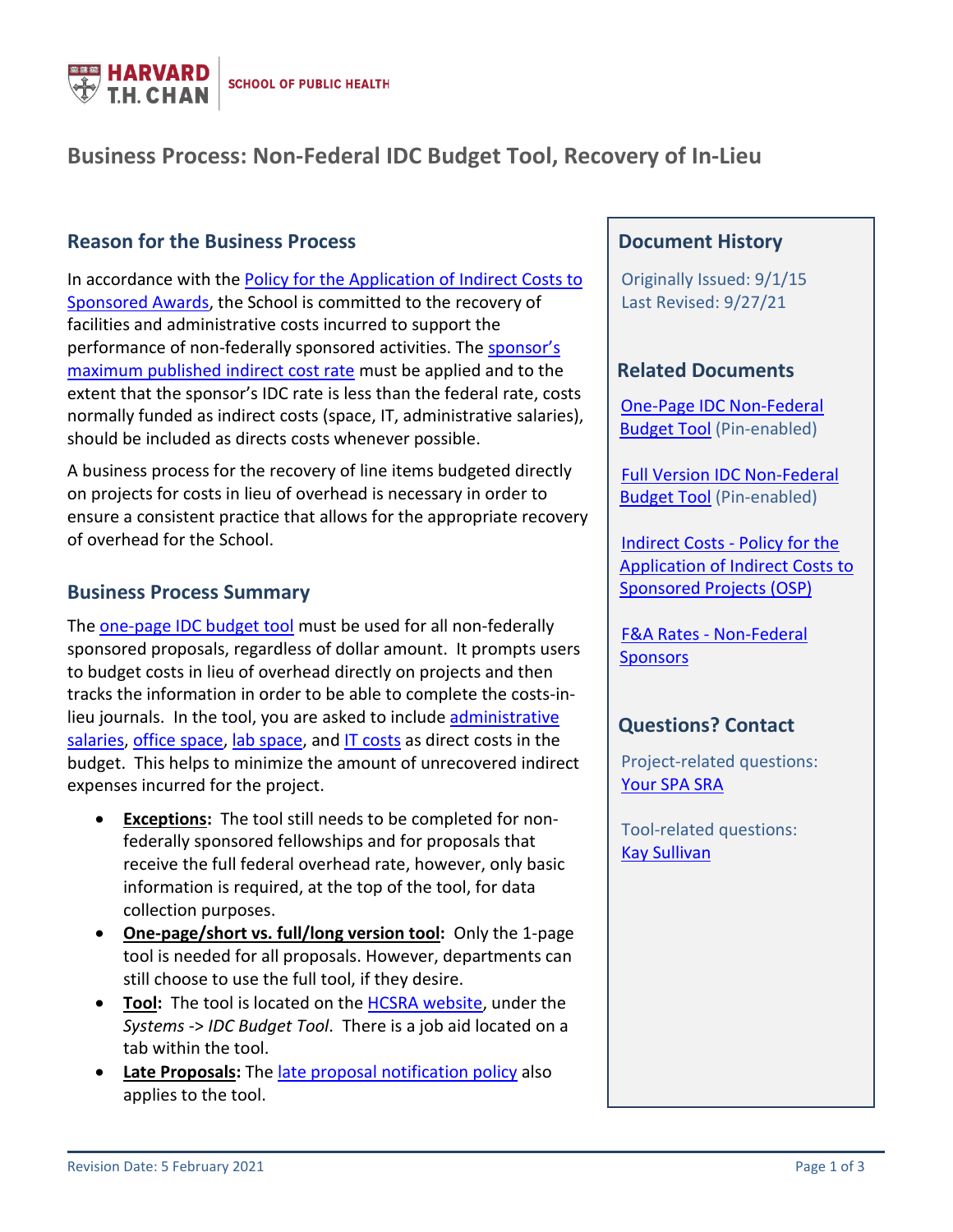#### **Roles and Responsibilities for Recovery of In-Lieu of line items:**

| <b>Step</b>    | <b>Role</b>                | <b>Task/Activity</b>                                                                                                                                                                                                                                                                                                                                                                                      |
|----------------|----------------------------|-----------------------------------------------------------------------------------------------------------------------------------------------------------------------------------------------------------------------------------------------------------------------------------------------------------------------------------------------------------------------------------------------------------|
| $\mathbf{1}$   | Dept.                      | Uses one-page IDC budget tool and budgets line items in lieu of overhead<br>including lab space, office space and IT. Departments are also encouraged to<br>direct charge administrative salaries when appropriate. Note that these costs<br>still need to be entered into the tool even if the sponsor does not allow them.<br>They should be included and then you change it to "zero billed to grant". |
| $\overline{2}$ | Dept.                      | Presses "Submit to SRA" button for SRA review. A pop up will appear and<br>then you type "yes" to proceed.<br>An automated email is sent to: ADF, SRA, CRAO, CFO, Senior Director of<br>Finance, Associate Director of Research Operations                                                                                                                                                                |
| 3              | <b>SRA</b>                 | Reviews tool to ensure completeness and presses "SRA review complete" for<br>addition to database. An automated email is sent to: AD of Research<br><b>Operations</b>                                                                                                                                                                                                                                     |
| $\overline{4}$ | AD, Research<br>Operations | Receives automatic e-mail to update database. Saves tool in shared folder,<br>extracts data and uploads to database.                                                                                                                                                                                                                                                                                      |
| 5              | Dept.                      | When action memo is received indicating that a non-federal project has been<br>awarded, enters budget into Wasabi including costs in lieu of object codes<br>(8402 and 8404). Completes Job Data Change in Wasabi to charge any<br>administrative salaries budgeted in lieu to non-federal award.                                                                                                         |
| 6              | Dept.                      | Completes recovery journal for space and IT on a quarterly basis. An example<br>is included in a tab in the tool. The account to credit is<br>275.23210.000001.556301.0000.00000. The post award metrics will track<br>these awards as a helpful reminder for the department.                                                                                                                             |

## **Recommendations on what should be budgeted directly:**

<span id="page-1-1"></span><span id="page-1-0"></span>

| Item                    | Recommendation                                                                                                                                                                                                                                               |
|-------------------------|--------------------------------------------------------------------------------------------------------------------------------------------------------------------------------------------------------------------------------------------------------------|
| Administrative Salaries | Departments should prioritize the inclusion of effort for a grant manager                                                                                                                                                                                    |
|                         | and then other related staff who will support the project, such as Accounts                                                                                                                                                                                  |
|                         | Payable support, when appropriate.                                                                                                                                                                                                                           |
| Office Space            | Budget \$78 X approximate square feet of office X % of effort on project                                                                                                                                                                                     |
| (8402)                  | (annually) with a 3% escalation in out years.                                                                                                                                                                                                                |
|                         | Justification: Office space is charged annually for each person budgeted on<br>the project based on their percentage effort on the project and their office<br>size. The rate charged per square foot is \$78 which is the average cost for<br>office space. |
|                         | Small is < 500 sq. ft.                                                                                                                                                                                                                                       |
|                         | Medium is 500-1000 sq. ft.                                                                                                                                                                                                                                   |
|                         | Large is $>$ 1000 sq. ft.                                                                                                                                                                                                                                    |